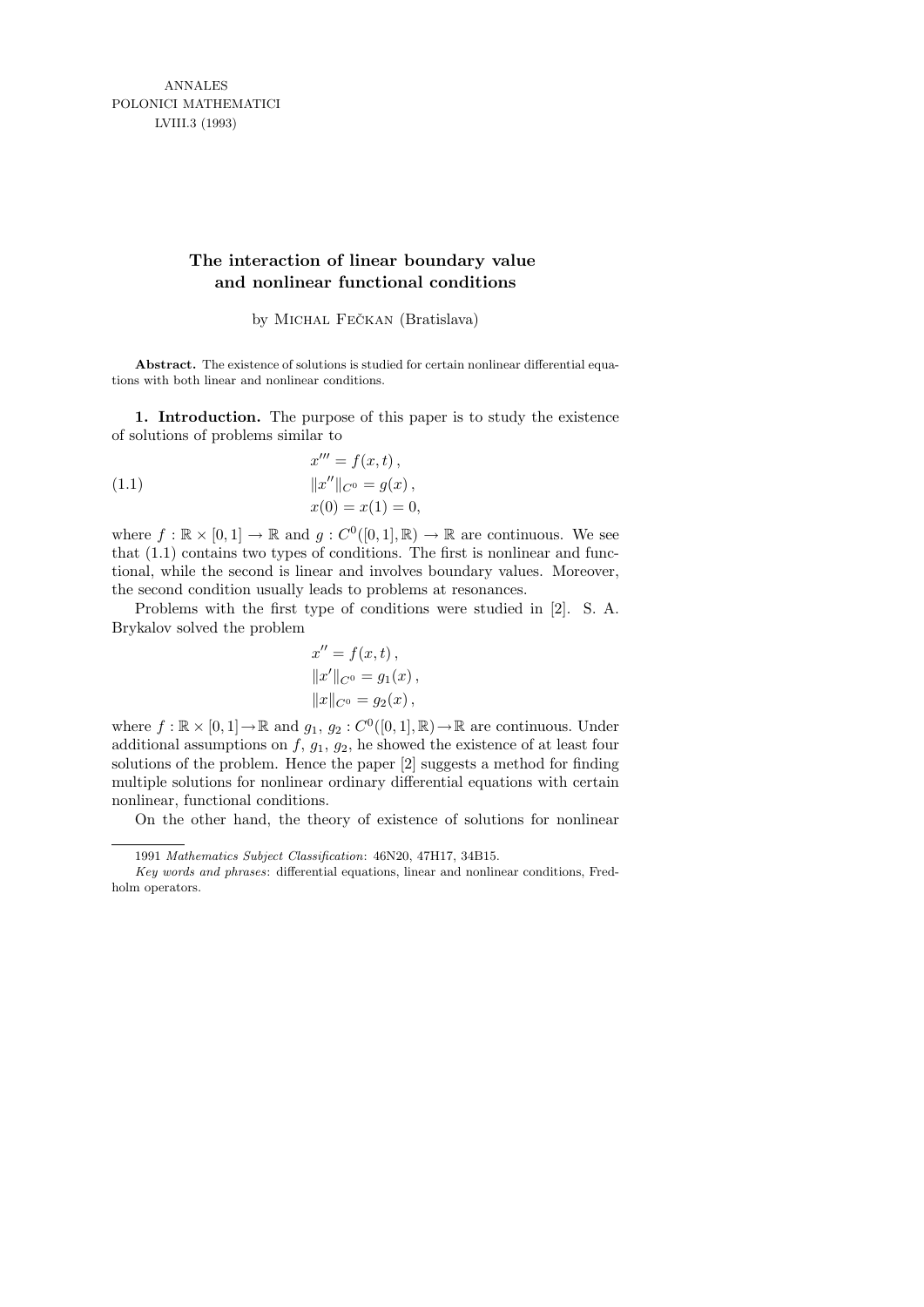boundary value problems at resonances is well-known [1]. The so-called Landesman–Lazer conditions play an important role in that theory.

In this paper, we try to combine these two approaches to (1.1). We shall study certain types of nonlinear ordinary differential equations with both linear boundary conditions and nonlinear functional conditions. We were motivated mainly by [2]; as far as the author knows, the literature on such problems is rather limited, and their study remains a promising subject. On the other hand, S. A. Brykalov did not consider linear boundary value conditions which may lead to problems at resonances. Moreover, in some sense his nonlinear functional conditions are more specific than ours. Our setting of the problem is more general, and it embodies a broader variety of nonlinear differential equations, due to the combination of two types of conditions.

The plan of this paper is as follows. In the next section, we study an abstract equation in Banach spaces, generalizing (1.1). Then we apply our results on that equation to ordinary differential equations similar to (1.1). Section 4 includes some remarks.

2. Abstract results. In this section, we formulate an abstract version of (1.1) in the framework of nonlinear operators in Banach spaces. We refer the reader to the next section for concrete forms of those operators and spaces. We study an abstract equation of the form

(2.1) 
$$
Lu = H(u), \quad \overline{B}(u) = D(u),
$$

where  $L: X \to Y$ ,  $H: Y \to Y$ ,  $\overline{B}: X \to \mathbb{R}^n$  and  $D: Y \to \mathbb{R}^n$  are continuous,  $L$  is a linear operator,  $X, Y$  are Banach spaces and  $X$  is compactly embedded into Y. Moreover, we assume  $L = L_1 \circ L_2$ , where  $L_1 : X_1 \to Y$ and  $L_2: X_2 \to Y$  are continuous and linear, and  $L_2$  is Fredholm of nonnegative index. Furthermore,  $X_1, X_2$  are Banach spaces such that  $X \subset X_2$  and  $X_1, X_2$  are both compactly embedded into Y. Finally,  $X \stackrel{L_2}{\rightarrow} X_1 \stackrel{L_1}{\rightarrow} Y$  and  $\overline{B} = B \circ L_2$ , where  $B: Y \to \mathbb{R}^n$  is continuous.

The decompositions  $L = L_1 \circ L_2$  and  $\overline{B} = B \circ L_2$  express the interaction of two conditions, and allow (2.1) to be rewritten in the following form:

(2.2a) 
$$
\begin{cases} L_1 v = H(u), & v \in X_1, \\ B(v) = D(u), & u \in Y, \end{cases}
$$

(2.2b) 
$$
L_2 u = v, \quad u \in X_2, v \in Y.
$$

Finally, we suppose H, D to be bounded, i.e.,  $|H(\cdot)|_Y \leq K_1$  and  $K_2 \leq$  $D(\cdot) \leq K_3$  for some constants  $K_1, K_2, K_3$ . (The norm of Y will be denoted by  $|\cdot|_Y$ , and similarly for other spaces.)

First, we study (2.2a). For this purpose, we assume the existence of a closed subset  $A \subset X_1$  with the properties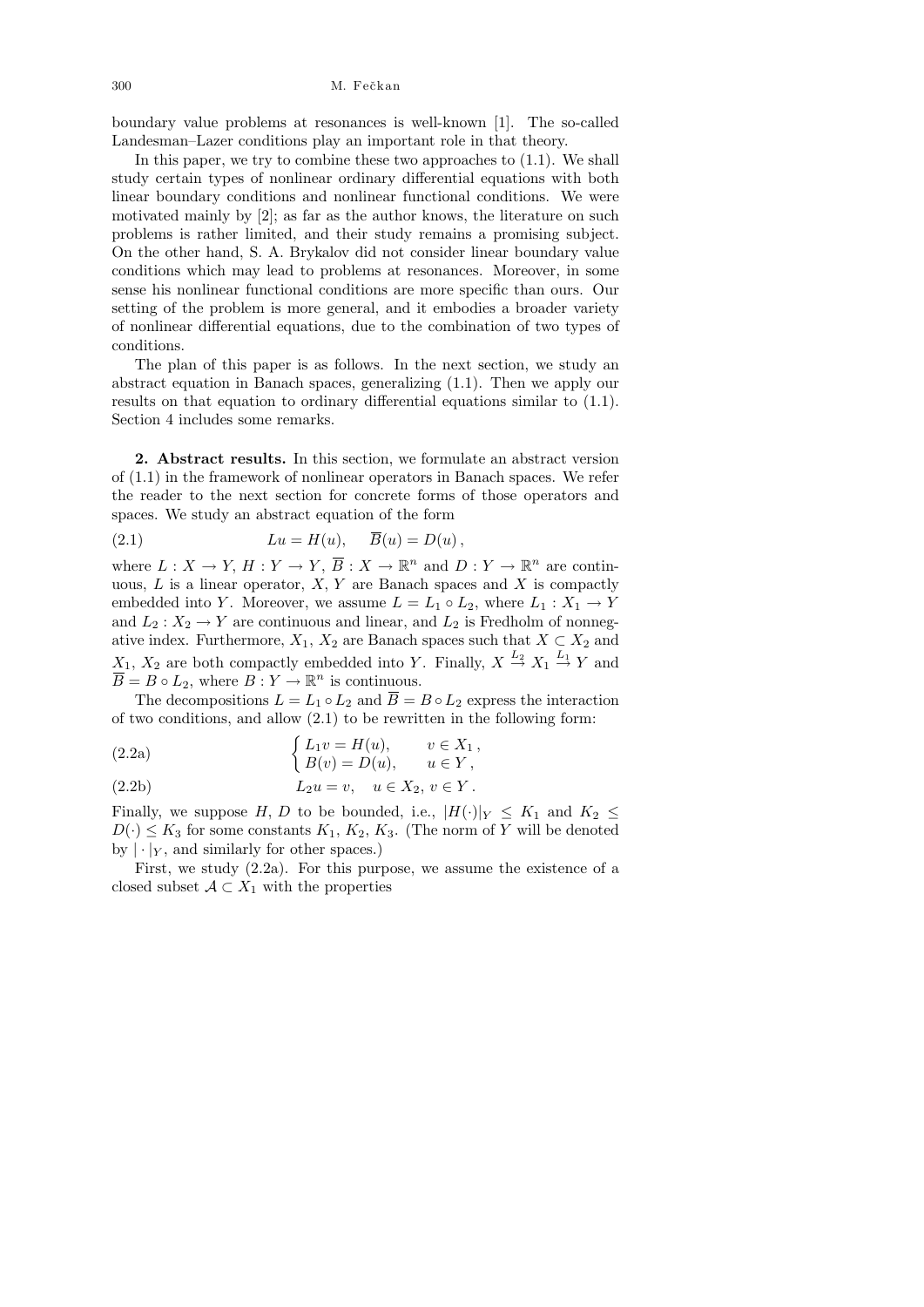- (a)  $\forall b \in Y, |b|_Y \leq K_1, \forall d \in [K_2, K_3]$  there exists a unique  $v \in \mathcal{A}$  such that  $L_1v = b$  and  $B(v) = d$ .
- (b) The above-defined map  $(b, d) \rightarrow v(b, d)$  is continuous as a map

$$
B_{K_1} \times [K_2, K_3] \to Y
$$
, where  $B_{K_1} = \{ z \in Y \mid |z|_Y \le K_1 \}$ .

Remark 2.1. Assume that the map v from (a) is bounded, i.e.,  $|v(\cdot,\cdot)|_{X_1}$  $\leq M$  for a constant M, and dim ker  $L_1 < \infty$ , Im  $L_1 = Y$ . Then (a) implies (b). Indeed, let  $L_1$  be a right inverse of  $L_1$ . We take  $|b_i|_Y \leq K_1$ ,  $b_i \to b$  in  $Y, d_i \rightarrow d, d_i \in [K_2, K_3]$ . Then  $\{\tilde{L}_1 b_i - v(b_i, d_i)\}_{i=1}^{\infty} \subset \ker L_1$  is a bounded subset. Hence we can assume  $v(b_i, d_i) \to w$  in  $X_1$ . This implies  $L_1w = b$ and  $B(w) = d$ . Thus  $w = v(b, d)$  and the assertion is proved.

Now we insert the map  $V(u) = v(H(u), D(u))$  into (2.2b):

$$
(2.3) \t\t\t L_2 u = V(u), \t u \in X_2.
$$

Since  $L_2$  is Fredholm, (2.3) can be handled in the standard way [1]. So, (2.3) is equivalent to

$$
u_1 = L_2 QV(u_1 + u_2),
$$
  
\n
$$
u_2 = u_2 + PV(u_1 + u_2),
$$
  
\n
$$
u_2 \in \ker L_2, \quad u_1 \in \tilde{X}_2, \quad \ker L_2 \oplus \tilde{X}_2 = X_2,
$$
  
\n
$$
Q: Y \to \text{Im } L_2, \quad Q + P = I,
$$
  
\n
$$
Q \text{ is a continuous projection},
$$
  
\n
$$
\tilde{L}_2 = (L_2/\tilde{X}_2)^{-1}.
$$

Summing up, we obtain

PROPOSITION 2.2. Under the above conditions  $(a)$ ,  $(b)$ , the equation  $(2.1)$ can be rewritten in the form (2.4).

Remark 2.3. The set  $A$  has been introduced for the same purpose as in [2]. By choosing another set  $\mathcal{A}$ , we can show the existence of multiple solutions of (2.1).

Now we assume

$$
\lim_{r \to \infty} H(ru_2 + u_1) = H_{\infty}(u_2),
$$

$$
\lim_{r \to \infty} D(ru_2 + u_1) = D_{\infty}(u_2),
$$

uniformly in  $u_1$  from bounded subsets and  $u_2 \in \text{ker } L_2$ ,  $|u_2|_{X_2} = 1$ . Moreover, suppose the maps

(P3)  $H_{\infty} : S_1 = \{ u \in \text{ker } L_2 \mid |u|_{X_2} = 1 \} \to Y \text{ and } D_{\infty} : S_1 \to \mathbb{R}^n \text{ are }$ continuous.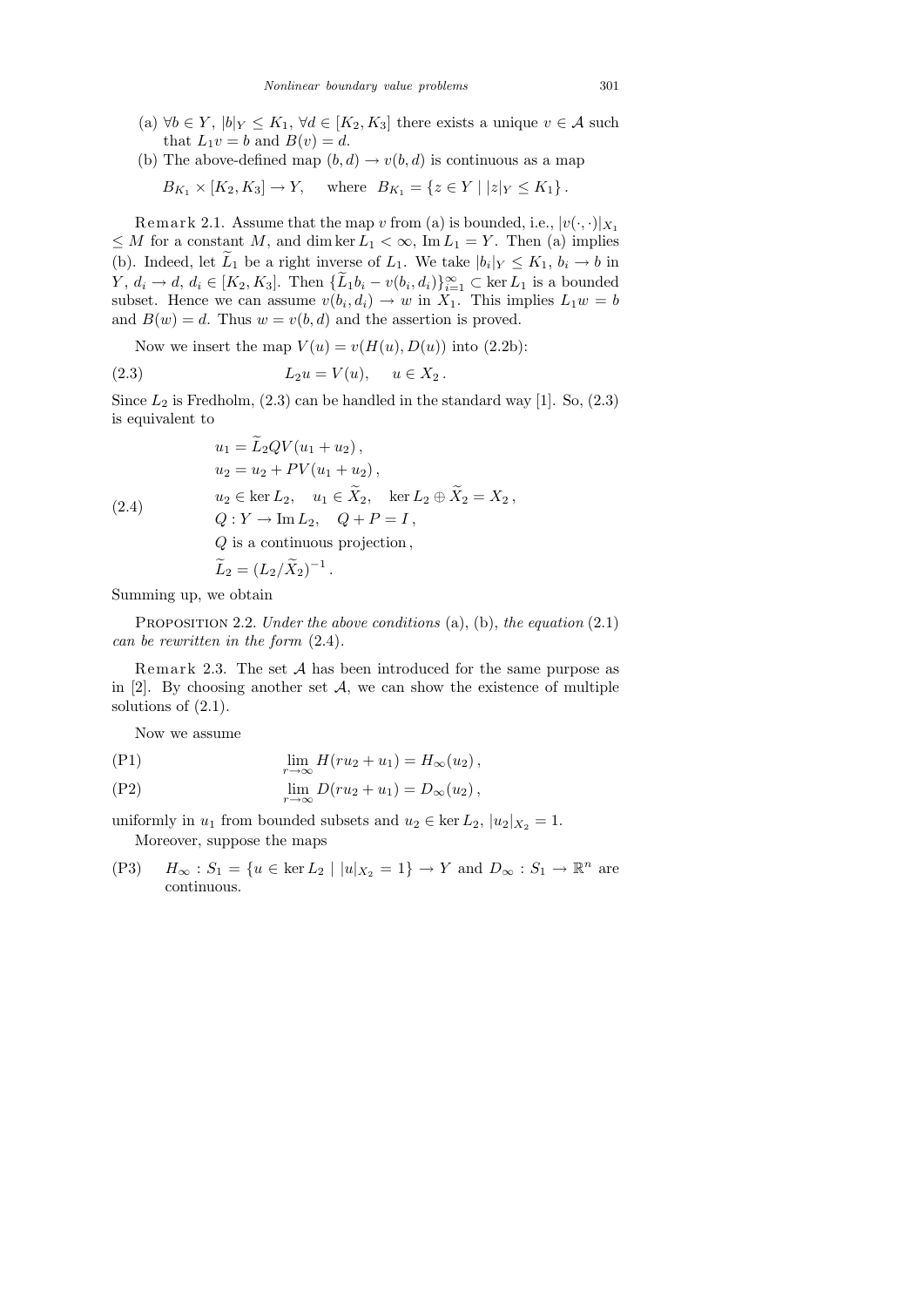Of course,  $(P1-3)$  imply the boundedness of  $H, D$ , respectively, and  $|H_{\infty}(\cdot)|_Y \leq K_1, D_{\infty}(\cdot) \in [K_2, K_3].$  Hence we can define  $V_{\infty} = v(H_{\infty}, D_{\infty}).$ It is clear that

$$
\lim_{r \to \infty} V(ru_2 + u_1) = V_{\infty}(u_2)
$$

uniformly in  $u_1$  from bounded subsets and  $u_2 \in S_1$ . Now applying [1, (5.4.32) Theorem] we obtain

THEOREM 2.4. Let the conditions (a), (b), and  $(P1-3)$  be satisfied. Assume that  $PV_{\infty}(a) \neq 0$ ,  $\forall a \in S_1$ , and that the stable homotopy class of  $\eta(a) = PV_{\infty}(a)/|PV_{\infty}(a)|_Y$ ,  $\eta: S_1 \simeq S^{m-1} \to S^{m^*-1}$ , is nontrivial, where  $m = \dim \ker L_2$  and  $m^* = \text{codim} \operatorname{Im} L_2$ . Then the equation (2.1) has a solution.

Now we shall study a special case of (2.1). We make the following assumption:

(H1) Im  $L_1 = Y$ , ker  $L_1 = \mathbb{R}v_0$ ,  $B: Y \to [\tilde{d}, \infty) \subset \mathbb{R}, \tilde{d} > -\infty$ , is continuous and strictly convex, and  $B^{-1}([a, b])$  is bounded for any  $-\infty < a \leq b < \infty$ .

We put

$$
\mathcal{A}_{+} = \{ v \in X_1 \mid B(v + cv_0) \ge B(v), \ \forall c > 0 \}, \mathcal{A}_{-} = \{ v \in X_1 \mid B(v + cv_0) \ge B(v), \ \forall c < 0 \}.
$$

We note that  $\tau : c \to B(v + cv_0)$  is a strictly convex real function such that  $\tau(\mathbb{R}) \subset [\tilde{d}, \infty)$  and  $\tau^{-1}([a, b])$  is bounded for any  $-\infty < a \leq b < \infty$ . Hence there is a unique  $c_0 \in \mathbb{R}$  such that  $c_0$  minimizes  $\tau$ , and  $\tau$  is increasing for  $c > c_0$  and decreasing for  $c < c_0$ . Thus  $v + c_0v_0 \in A_+ \cap A_-$  and  $\mathcal{A}_-\cup\mathcal{A}_+=X_1.$ 

Now we suppose

- (H2)  $D: Y \to \mathbb{R}$  and  $H: Y \to Y$  are continuous and  $|H(\cdot)|_Y \leq K_1, K_2 \leq$  $D(\cdot) \leq K_3$  for some constants  $K_1, K_2, K_3$ .
- (H3) For any  $v \in \mathcal{A}_- \cap \mathcal{A}_+$ , if  $L_1v = b$ ,  $|b|_Y \leq K_1$ , then  $B(v) \leq K_2 \delta$ for some fixed  $\delta > 0$ .

Let us solve  $L_1v = b$ ,  $|b|_Y \le K_1$ ,  $B(v) = d$ ,  $d \in [K_2, K_3]$ . Since Im  $L_1 =$ Y, dim ker  $L_1 < \infty$ , there is a right inverse  $L_1$  of  $L_1$ . We solve

(2.5)  $B(\widetilde{L}_1b + cv_0) = d$ .

According to  $(H2-3)$  there are no solutions c of  $(2.5)$  satisfying

$$
\tilde{L}_1b+cv_0\in \mathcal{A}_-\cap \mathcal{A}_+.
$$

Hence (2.5) has precisely two solutions  $c_{\pm} = c_{\pm}(b, d)$  such that

$$
L_1b + c_{\pm}v_0 \in \mathcal{A}_{\pm}, \quad L_1b + c_{\pm}v_0 \notin \mathcal{A}_{+} \cap \mathcal{A}_{-}.
$$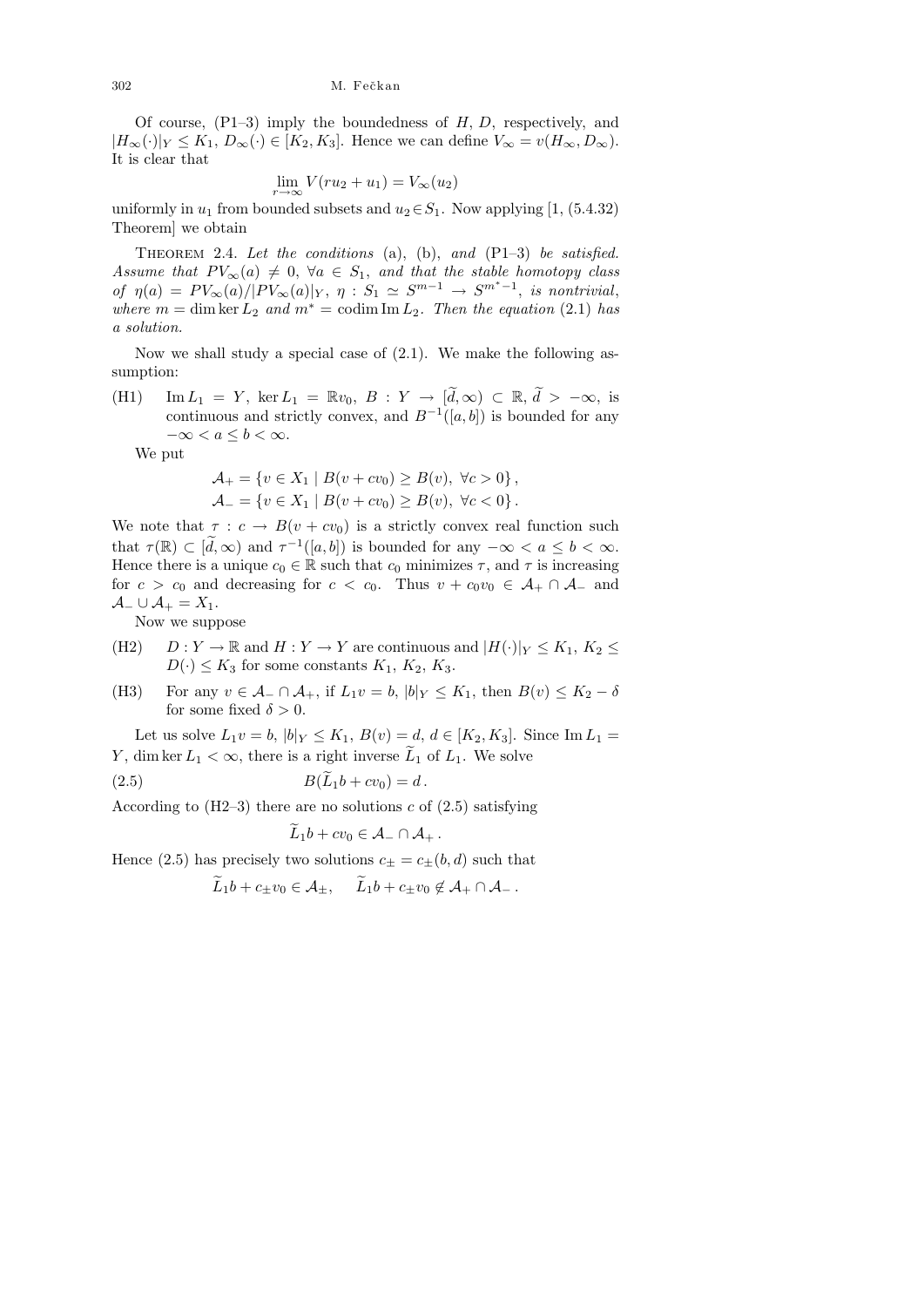Moreover,  $B^{-1}([K_2, K_3])$  is a bounded subset. Hence  $c_{\pm}(\cdot, \cdot)$  is bounded as well. Summing up, we have

PROPOSITION 2.5. If the hypotheses  $(H1-3)$  are satisfied, then the assumptions (a), (b) hold with  $\mathcal{A} = \mathcal{A}_{\pm}$ .

P r o o f. (a) follows immediately, and (b) from Remark 2.1.

Applying Theorem 2.4 in the framework of Proposition 2.5, we can find at least two solutions for (2.1).

THEOREM 2.6. If the hypotheses (H1–3) are satisfied and  $L_2$  is an isomorphism, then  $(2.1)$  has at least two solutions.

P r o o f. In this case, (2.4) has the form  $u_1 = \widetilde{L}_2 V(u_1)$  and V is bounded. Further, V depends on  $\mathcal{A} = \mathcal{A}_{\pm}$ . Applying the Schauder fixed point theory finishes the proof.

Now, assume in Theorem 2.4 that index  $L_2 = 0$  and dim ker  $L_2 = 1$ . Then  $S_1 \simeq \{-1, 1\}, H_{\infty}(\pm 1) \equiv H_{\pm \infty}, D_{\infty}(\pm 1) \equiv D_{\pm \infty}$  and  $V_{\infty}(\pm 1) \equiv V_{\pm \infty}$ . Moreover,  $V_{\pm\infty}$  are uniquely determined by

(2.6) 
$$
L_1 V_{\pm \infty} = H_{\pm \infty}, \quad B(V_{\pm \infty}) = D_{\pm \infty}, \quad V_{\pm \infty} \in \mathcal{A}.
$$

The nontriviality of the stable homotopy class of  $\eta$  means that  $PV_{-\infty}$  and  $PV_{+\infty}$  have opposite signs.

Note that the above arguments can be used for more general equations than (2.1). For instance, consider the following system of equations instead of (2.2a,b):

(2.7) 
$$
L_1 v = H(u),
$$

$$
B(v) = D(u),
$$

$$
L_2 u = E(v),
$$

where  $L_1$ ,  $L_2$ ,  $B$ ,  $H$ ,  $D$  have the properties (a), (b) and (P1–3), and  $E$ :  $Y \to Y$  is continuous. Then we deal with the map  $\overline{\eta} = PE \circ V_{\infty}/|PE \circ V_{\infty}|_Y$ instead of  $\eta$  in Theorem 2.4.

Finally, there is a special class of  $(2.1)$  which naturally satisfies  $(H2-3)$ . Assume Im  $L_1 = Y$ , ker  $L_1 = \mathbb{R}v_0$ , and  $B(u) = \langle u, u \rangle$  for a symmetric, positive definite, continuous bilinear form  $\langle \cdot, \cdot \rangle$  on Y. We see that in this case

$$
\mathcal{A}_+ = \{ v \in X_1 \mid \langle v, v_0 \rangle \ge 0 \}, \quad \mathcal{A}_- = \{ v \in X_1 \mid \langle v, v_0 \rangle \le 0 \},
$$
  

$$
\mathcal{A}_- \cap \mathcal{A}_+ = \{ v \in X_1 \mid \langle v, v_0 \rangle = 0 \}.
$$

Hence  $\mathcal{A}_-\cap\mathcal{A}_+\oplus\mathbb{R}v_0$  is an orthogonal decomposition of  $X_1$  with respect to  $\langle \cdot, \cdot \rangle$ .

Let us solve  $L_1v = b$ ,  $|b|_Y \leq K_1$ ,  $v \in \mathcal{A}_- \cap \mathcal{A}_+$ . This equation has the unique solution  $v = L_1^{-1}b$ , where  $L_1^{-1} : Y \to A_- \cap A_+$  is the inverse of  $L_1$ . Then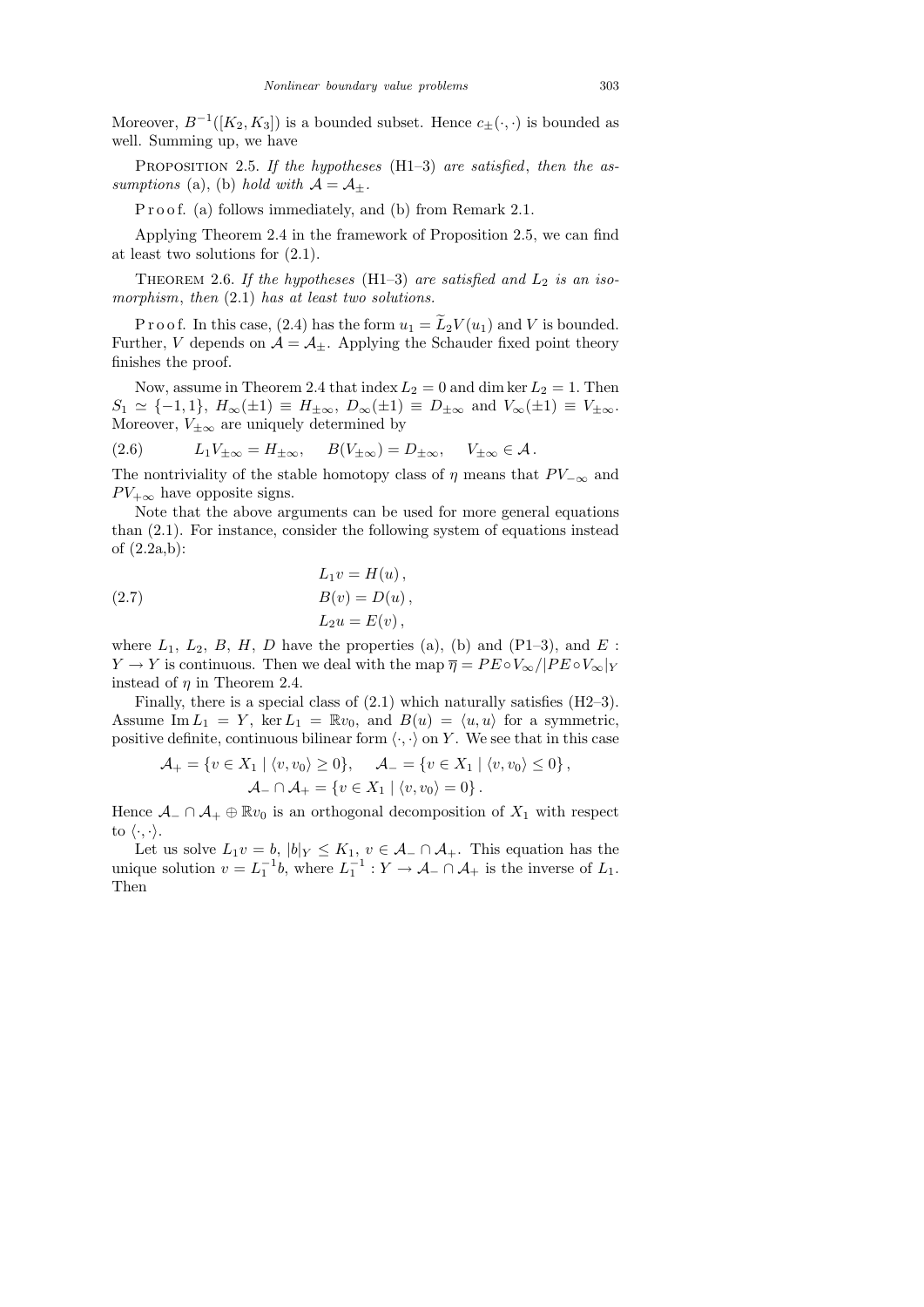304 M. Fečkan

$$
B(v) = \langle L_1^{-1}b, L_1^{-1}b \rangle \equiv \widetilde{B}(b).
$$

Since  $X_1$  is compactly embedded into Y and  $\langle \cdot, \cdot \rangle$  is continuous on  $Y \times Y$ , there is a smallest number  $c_{L_1}$  such that

(2.8) 
$$
\widetilde{B}(b) \leq c_{L_1}|b|_Y^2, \quad \forall b \in Y.
$$

THEOREM 2.7. Assume  $\text{Im } L_1 = Y$ , ker  $L_1 = \mathbb{R}v_0$ , and  $B(u) = \langle u, u \rangle$ for a symmetric, positive definite, continuous bilinear form  $\langle \cdot, \cdot \rangle$  on Y. Let (H2) be satisfied. If

(2.9) 
$$
c_{L_1} K_1^2 \le K_2 - \delta
$$

for some fixed  $\delta > 0$ , then (H3) holds as well.

P r o o f. The proof follows immediately by  $(2.8)$  and  $(2.9)$ .

**3. Applications.** We return to (1.1) with  $g(u) = G(||u||_{C^0}), G : \mathbb{R} \to \mathbb{R}$ continuous. We apply the results of Section 2 by putting

$$
X = \{ z \in C^{3}([0, 1], \mathbb{R}) \mid z(0) = z(1) = 0 \}, Y = C^{0}([0, 1], \mathbb{R}),
$$
  
\n
$$
X_{1} = C^{1}([0, 1], \mathbb{R}), X_{2} = \{ z \in C^{2}([0, 1], \mathbb{R}) \mid z(0) = z(1) = 0 \},
$$
  
\n
$$
Lu = u''', H(u) = f(u, \cdot),
$$
  
\n
$$
\overline{B}(u) = ||u''||_{C^{0}}, B(u) = ||u||_{C^{0}},
$$
  
\n
$$
L_{1}v = v', L_{2}v = v'',
$$
  
\n
$$
D(u) = G(||u||_{C^{0}}).
$$

First of all, we establish hypotheses (H1–3): (H1) is clear. (H2) is satisfied provided

(3.1) 
$$
|f(\cdot,\cdot)| \leq K_1, \quad 0 < K_2 \leq G(\cdot) \leq K_3.
$$

In this case (see (H1))  $v_0(\cdot) \equiv 1$  and (see [2])

$$
\mathcal{A}_{+} = \{ v \in X_1 \mid \max_{[0,1]} v \ge -\min_{[0,1]} v \}, \quad \mathcal{A}_{-} = \{ v \in X_1 \mid \max_{[0,1]} v \le -\min_{[0,1]} v \}, \mathcal{A}_{-} \cap \mathcal{A}_{+} = \{ v \in X_1 \mid \max_{[0,1]} v = -\min_{[0,1]} v \}.
$$

Hence (see [2])  $v \in \mathcal{A}_- \cap \mathcal{A}_+$  implies

$$
||v||_{C^0} = (\max_{[0,1]} v - \min_{[0,1]} v)/2 \le \int_0^1 |v'(t)| dt/2 \le ||v'||_{C^0}/2.
$$

Thus, if  $v \in \mathcal{A}$  –  $\cap \mathcal{A}$  +,  $v' = b$ ,  $||b||_{C^0} \leq K_1$  then

$$
B(v) = ||v||_{C^0} \le ||v'||_{C^0}/2 = ||b||_{C^0}/2 \le K_1/2.
$$

Hence (H3) is satisfied if

(3.2) 
$$
K_1/2 \leq K_2 - \delta, \quad \text{for a } \delta > 0.
$$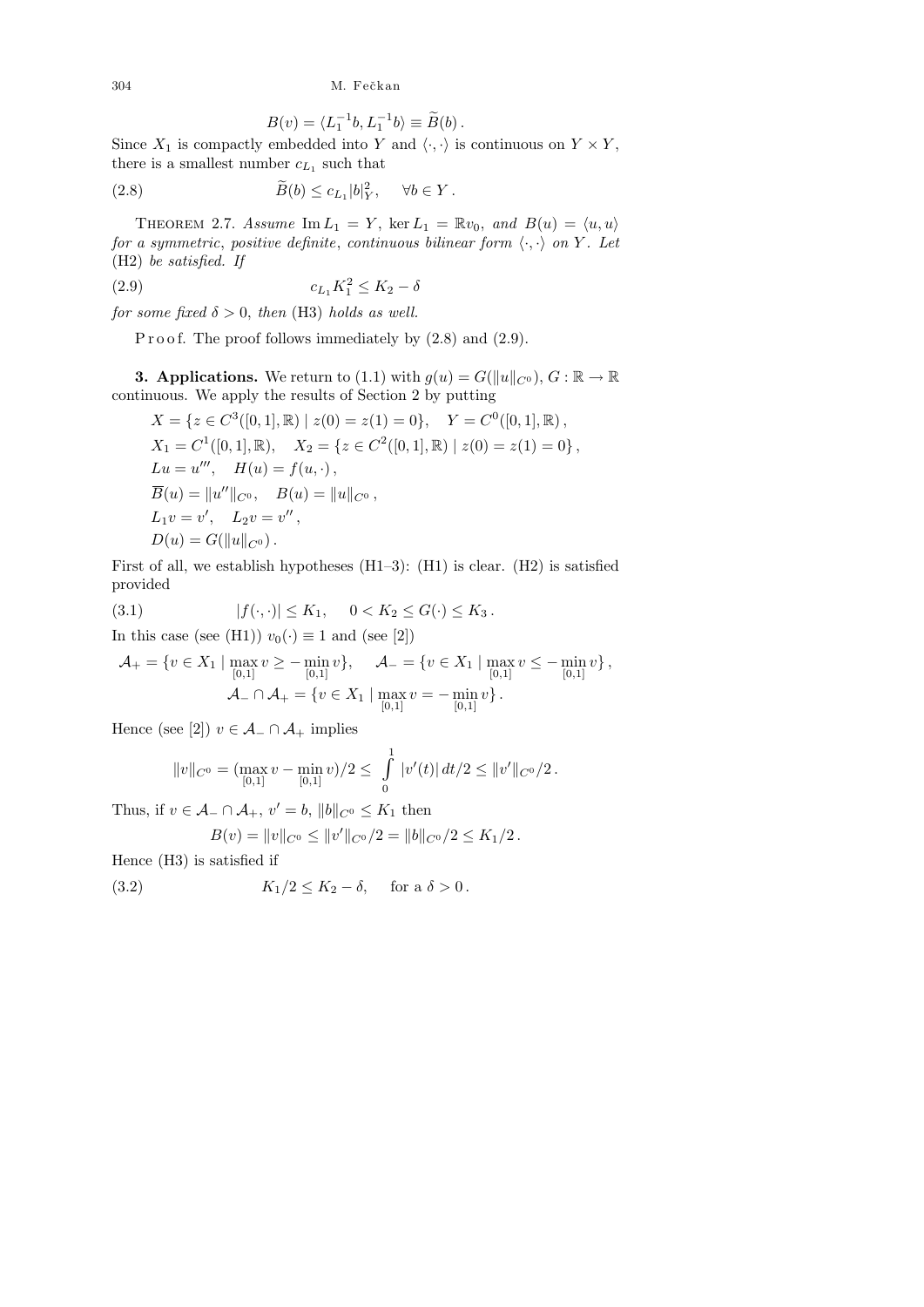THEOREM 3.1. Assume  $(3.1-2)$ . Then  $(1.1)$  has at least two solutions. Next we study

(3.4)  
\n
$$
v' = f(u, t),
$$
\n
$$
||v||_{C^{0}} = G(||u||_{C^{0}}),
$$
\n
$$
u' = e(v),
$$
\n
$$
u(0) = u(1),
$$

where f, G are continuous satisfying  $(3.1-2)$ , and  $e : \mathbb{R} \to \mathbb{R}$  is continuous. We already know that  $(3.1-2)$  imply  $(a)$ ,  $(b)$  for  $(2.7)$ . Here  $E(v)(t)$  $e(v(t))$ ,  $\forall t$ , in the framework of (2.7).

Now we establish the conditions  $(P1-3)$  for this case by putting

(3.3) 
$$
\lim_{r \to \pm \infty} f(r, t) = f_{\pm}(t) \text{ uniformly in } t \in [0, 1],
$$

$$
f_{+} > 0, f_{-} < 0 \text{ on } [0, 1] \text{ and } f_{\pm} \text{ are continuous,}
$$

$$
\lim_{r \to \infty} G(r) = G_{\infty}.
$$

Since  $L_2v = \{v' \mid v(0) = v(1)\}\$ in this case for  $(2.7)$ , it is clear that dim ker  $L_2 = 1$ , ker  $L_2 = \{v \equiv \text{const}\},$  and  $Pv = \int_0^1 v(t) dt$ , where we identify constant functions with numbers.

Hence we can apply the ideas from the end of Section 2. We shall find the map  $\overline{\eta}$  for this case. Here

$$
H_{\pm\infty} = f_{\pm}(\cdot), \quad D_{\pm\infty} = G_{\infty}.
$$

We derive  $V_{\pm\infty}$  from (2.6):

$$
V_{+\infty}^{+}(t) = -\int_{t}^{1} f_{+}(s) ds + G_{\infty}, \quad V_{-\infty}^{+}(t) = \int_{0}^{t} f_{-}(s) ds + G_{\infty}
$$

for  $\mathcal{A} = \mathcal{A}_+$ , and

$$
V_{+\infty}^{-}(t) = \int_{0}^{t} f_{+}(s) ds - G_{\infty}, \quad V_{-\infty}^{-}(t) = -\int_{t}^{1} f_{-}(s) ds - G_{\infty}
$$

for  $\mathcal{A} = \mathcal{A}_-$ . We have used (3.2) and the inequalities  $|f_{\pm}(\cdot)| \leq K_1, G_{\infty} \geq K_2$ .

Finally, we compute

and

$$
PE \circ V^{\pm}_{\pm \infty} = \int_{0}^{1} e \left( - \int_{t}^{1} f_{\pm}(s) ds \pm G_{\infty} \right) dt
$$
  

$$
PE \circ V^{\mp}_{\pm \infty} = \int_{0}^{1} e \left( \int_{0}^{t} f_{\pm}(s) ds \mp G_{\infty} \right) dt.
$$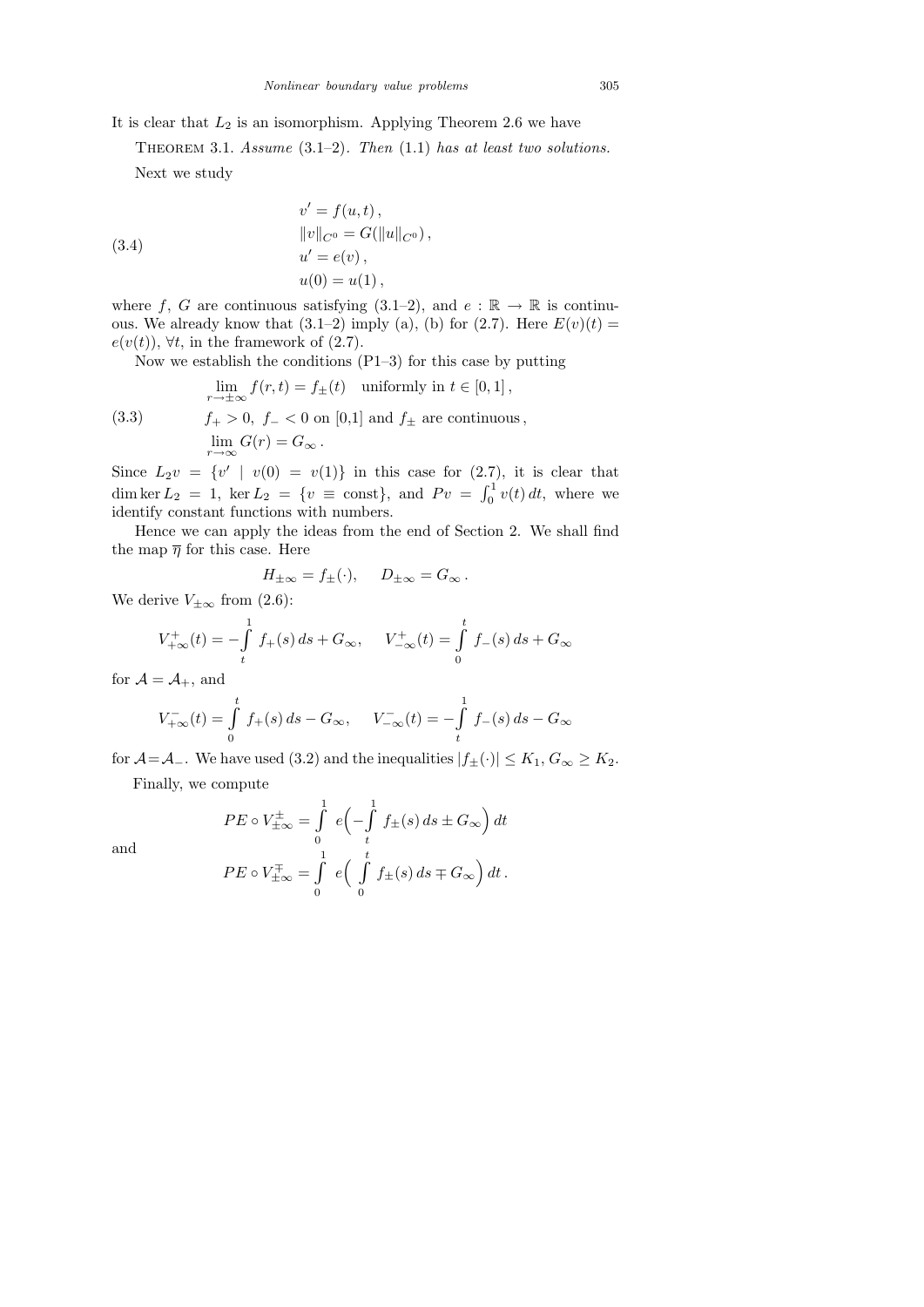Summing up, we obtain

THEOREM 3.2. Assume 
$$
(3.1-3)
$$
. *If*

$$
\int_{0}^{1} e\left(-\int_{t}^{1} f_{+}(s) ds + G_{\infty}\right) dt \cdot \int_{0}^{1} e\left(\int_{0}^{t} f_{-}(s) ds + G_{\infty}\right) dt < 0,
$$
  

$$
\int_{0}^{1} e\left(\int_{0}^{t} f_{+}(s) ds - G_{\infty}\right) dt \cdot \int_{0}^{1} e\left(-\int_{t}^{1} f_{-}(s) ds - G_{\infty}\right) dt < 0,
$$

then  $(3.4)$  has at least two solutions. Moreover, if at least one of these inequalities holds, then (3.4) has a solution.

Proof. The proof follows immediately from the note at the end of Section 2 pertinent to (2.7) provided that we take either  $\mathcal{A} = \mathcal{A}_+$  or  $\mathcal{A} = \mathcal{A}_-$ . Indeed, according to the above derivation we have

$$
\overline{\eta}(+1) / \int_{0}^{1} e\left(-\int_{t}^{1} f_{+}(s) ds + G_{\infty}\right) dt > 0,
$$
  

$$
\overline{\eta}(-1) / \int_{0}^{1} e\left(\int_{0}^{t} f_{-}(s) ds + G_{\infty}\right) dt > 0
$$

for  $\mathcal{A} = \mathcal{A}_+$ , and

$$
\overline{\eta}(+1) / \int_{0}^{1} e\left(\int_{0}^{t} f_{+}(s) ds - G_{\infty}\right) dt > 0,
$$
  

$$
\overline{\eta}(-1) / \int_{0}^{1} e\left(-\int_{t}^{1} f_{-}(s) ds - G_{\infty}\right) dt > 0
$$

for  $A = A_$ . The assumptions of Theorem 3.2 express the nontriviality of the stable homotopy class of  $\overline{\eta}$  for  $\mathcal{A} = \mathcal{A}_+$  and  $\mathcal{A} = \mathcal{A}_-$ , respectively.

To apply Theorem 2.7, let us consider

(3.5) 
$$
u''' = f(u, t),
$$

$$
\int_{0}^{1} (u''(t))^2 dt = G(||u||_{C^0}),
$$

$$
u(0) = u(1) = 0,
$$

where  $f, G$  are continuous and satisfy  $(3.1)$ .

THEOREM 3.3. If

 $(3.6)$  $\int_1^2/\pi^2 \leq K_2 - \delta$  for some fixed  $\delta > 0$ , then (3.5) has at least two solutions.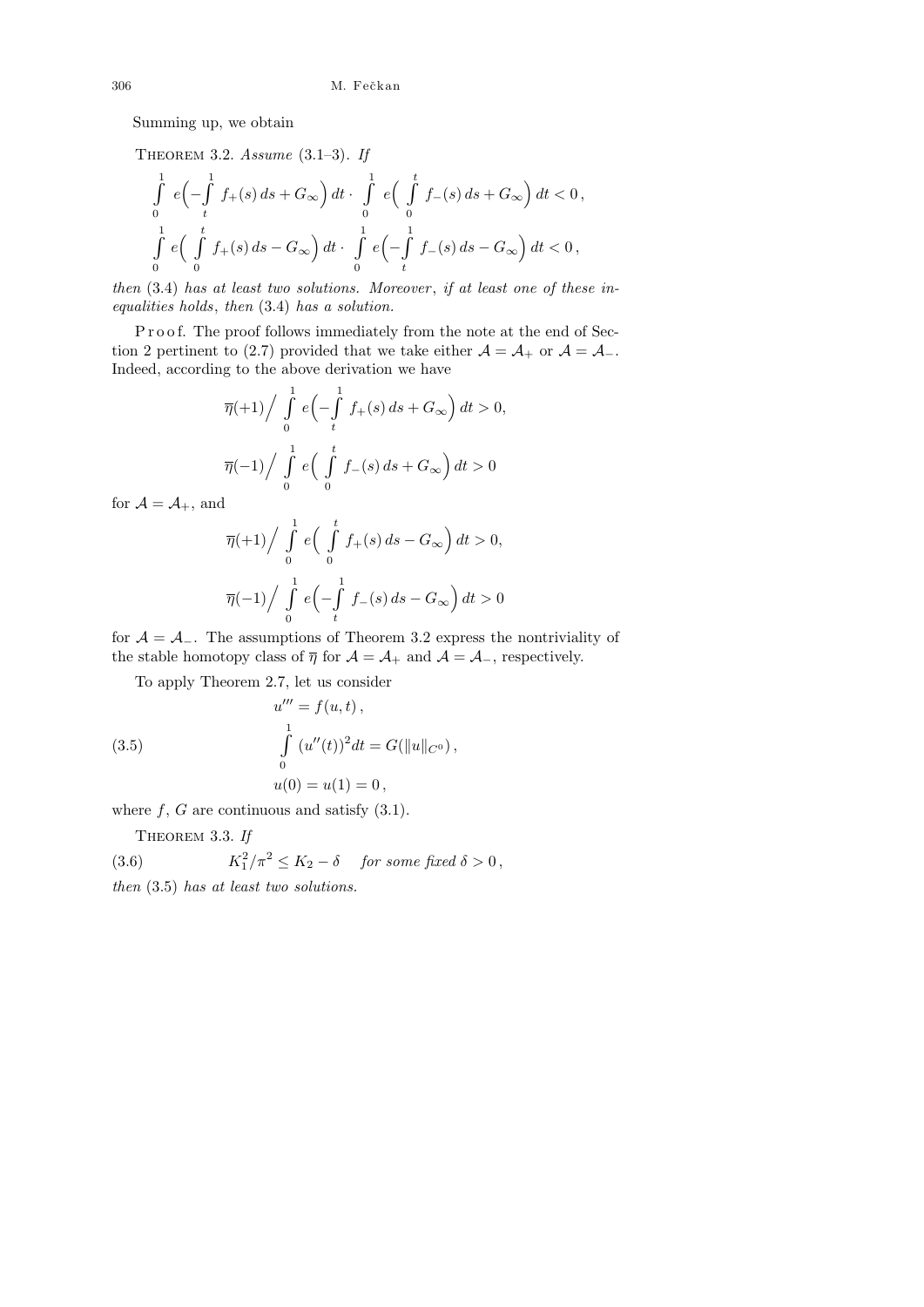Proof. We apply Theorems 2.6 and 2.7. For this purpose, we have to verify (2.9). We have

$$
L_1v = v', \quad \langle u, v \rangle = \int_0^1 u(t)v(t) dt
$$

in the framework of Theorem 3.1 for this case. So we obtain

$$
L_1v = b, v \in \mathcal{A}_- \cap \mathcal{A}_+ \iff v' = b, \int_0^1 v(t)dt = 0.
$$

Note that the sets  $\mathcal{A}_-, \mathcal{A}_+, \mathcal{A}_-\cap \mathcal{A}_+$  are defined by the formulas preceding Theorem 2.7.

Hence (see  $(2.8)$ )

$$
\widetilde{B}(b) = \int_{0}^{1} v(t)^{2} dt = \int_{0}^{1} w'(t)^{2} dt = \int_{0}^{1} b(t)w(t) dt,
$$

where

$$
w(t) \equiv -\int_{0}^{t} v(s) ds, \quad w'' = -b, \quad w(0) = w(1) = 0.
$$

On the other hand, by Wirtinger's inequality we have for any  $u \in C^2$  with  $u(0) = u(1) = 0,$ 

$$
\pi^{2}||u||_{L^{2}}^{2} = \pi^{2} \int_{0}^{1} u(t)^{2} dt \le -\int_{0}^{1} u''(t)u(t) dt \le ||u''||_{L^{2}}||u||_{L^{2}},
$$

and so  $\pi^2 ||u||_{L^2} \le ||u''||_{L^2}$ . Thus

$$
\widetilde{B}(b) = \int_{0}^{1} b(t)w(t) dt \leq ||w||_{L^{2}} ||b||_{L^{2}} \leq \frac{1}{\pi^{2}} ||b||_{C^{0}}^{2}.
$$

This implies  $c_{L_1} \leq 1/\pi^2$ . The proof is finished, since (3.6) implies (2.9).

## 4. Concluding remarks

Remark 4.1. First of all, we show that the validity of the assumptions of Theorem 3.2 strongly depends on the choice of the function e. If  $e(z) \equiv z$ then (3.4) is a second-order differential equation

 $\mathbf{u} = \mathbf{v}$ , the following

(4.1) 
$$
u'' = f(u, t),
$$

$$
||u'||_{C^0} = G(||u||_{C^0}),
$$

$$
u(0) = u(1),
$$

and (2.7) is precisely (2.2a,b). The assumptions of Theorem 3.2 are never satisfied for this case. This follows easily from  $|f_{\pm}(\cdot)| \leq K_1, G_{\infty} \geq K_2$  and  $2K_2 > K_1$ , since the integral inequalities are not satisfied.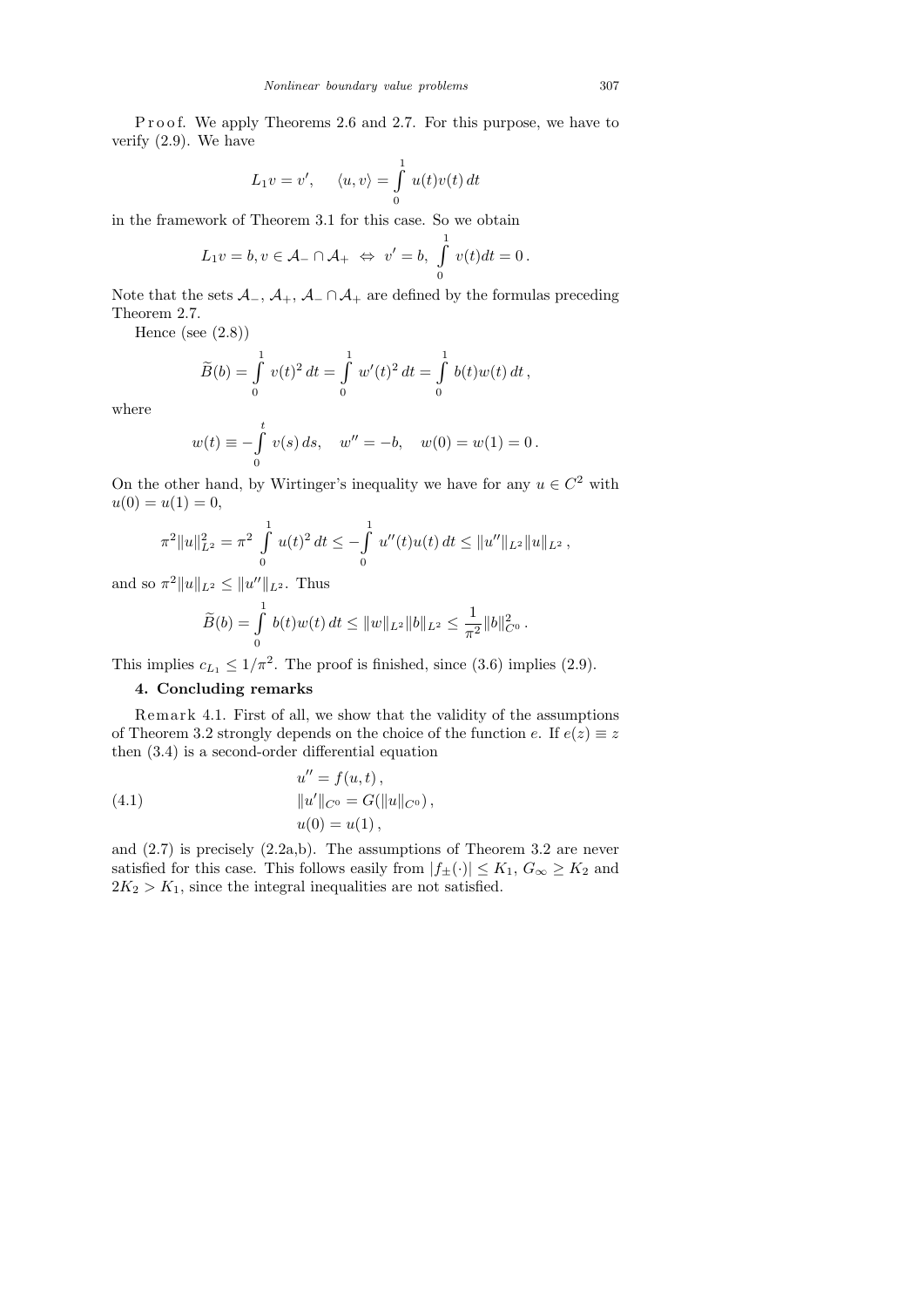On the other hand, it is also not hard to verify that the conditions  $(3.1-2)$ for the case  $e(z) \equiv z$  in (3.4) imply the nonexistence of solutions for (3.4). Indeed, if  $v$  is a solution of  $(3.4)$  for this case, then

$$
||v'||_{C^0} \le K_1, \quad ||v||_{C^0} \ge K_2,
$$
  

$$
\int_0^1 v(t) dt = 0, \quad v \in \mathcal{A}_+ \cup \mathcal{A}_-.
$$

Assume  $v \in \mathcal{A}_+$  (the case  $v \in \mathcal{A}_-$  is similar). Hence

$$
\max_{[0,1]} v = v(t_{\max}) = ||v||_{C^0} \ge K_2
$$

and  $v(t) = v(t_{\text{max}}) + \int_{t_{\text{max}}}^{t} v'(s) ds$ . Thus

$$
0 = \int_{0}^{1} v(t) dt \ge K_2 - \int_{0}^{1} \int_{0}^{t} K_1 ds dt = K_2 - \frac{K_1}{2} > 0 \quad \text{(by (3.2))}.
$$

This is a contradiction, proving the nonexistence of solutions for (4.1) under the conditions (3.1–2).

Remark 4.2. Of course, the results of Section 2 suggest a broader variety of equations than  $(1.1)$ ,  $(3.4)$  and  $(3.5)$ . The derivation of assumptions (H1–3), (P1–3) is similar, but it is generally more complicated. We have chosen the above simple examples as an illustration for possible applications of our method. Moreover, the hypotheses (H1–3) can be generalized to the case  $\infty > \dim \ker L_1 > 1$ , Im  $L_1 = Y$ . For instance, consider the following system of equations:

$$
u_1''' = f_1(u_1, \dots, u_k, t),
$$
  
\n
$$
\vdots
$$
  
\n
$$
u_k''' = f_k(u_1, \dots, u_k, t),
$$
  
\n
$$
||u_1''||_{C^0} = G_1(||u_1||_{C^0}, \dots, ||u_k||_{C^0}),
$$
  
\n
$$
\vdots
$$
  
\n
$$
||u_k''||_{C^0} = G_k(||u_1||_{C^0}, \dots, ||u_k||_{C^0}),
$$

$$
u_1(0) = u_1(1) = \dots = u_k(0) = u_k(1) = 0,
$$
  

$$
u_1(0) = u_1(1) = \dots = u_k(0) = u_k(1) = 0,
$$

where  $f_1, \ldots, f_k : \mathbb{R}^k \times [0,1] \to \mathbb{R}$  and  $G_1, \ldots, G_k : \mathbb{R}^k \to \mathbb{R}$  are continuous and satisfy

$$
|f_i| \le K_{1i}, \quad 0 < K_{2i} \le G_i \le K_{3i}, \quad i = 1, \ldots, k,
$$

for some constants  $K_{ji}$ ,  $i = 1, \ldots, k$ ,  $j = 1, 2, 3$ , such that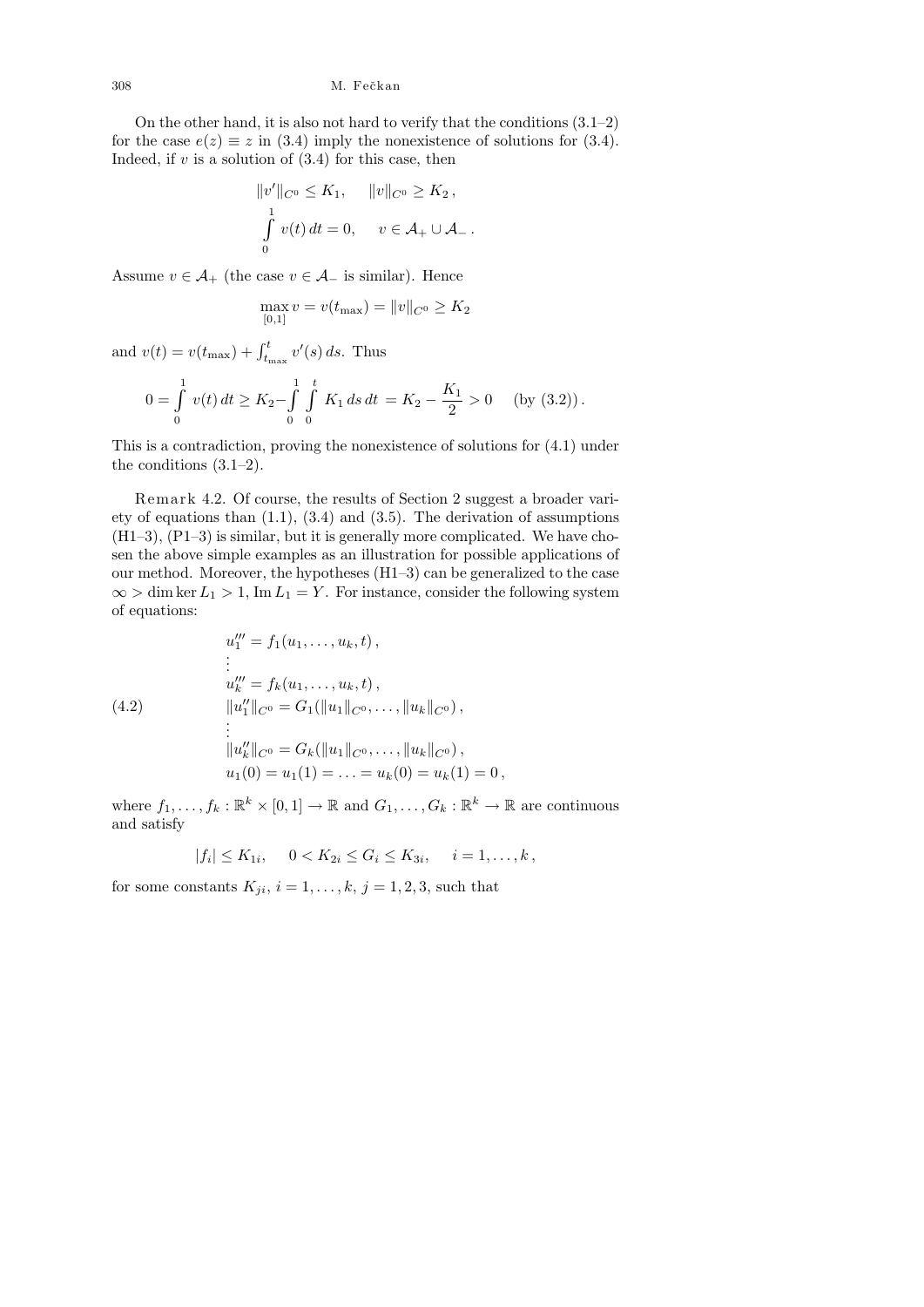$$
K_{1i}/2 \leq K_{2i} - \delta, \quad i = 1, \ldots, k,
$$

for some fixed  $\delta > 0$ .

Then applying the procedure of Section 3 (see the arguments before Theorem 3.1), we conclude that  $(4.2)$  has at least  $2<sup>k</sup>$  solutions. Note that in this case  $L_1(u_1, ..., u_k) = (u'_1, ..., u'_k)$  and dim ker  $L_1 = k$ .

Remark 4.3. If the equation  $(3.4)$  depends in some way on a parameter in Theorem 3.2, then we may find three domains of the parameter for which, respectively, this equation has no, at least one and at least two solutions. This remark holds generally. To be more concrete, we return to the problem (4.1) from Remark 4.1. We embed this problem in the following family of equations:

(4.3) 
$$
u'' = f(u, t),
$$

$$
||u' + \lambda||_{C^0} = G(||u||_{C^0}),
$$

$$
u(0) = u(1),
$$

where  $\lambda \in \mathbb{R}$  is a parameter. We assume the validity of (3.1–3). By putting  $e(v) = v - \lambda$ , we can apply the method of Section 3 used for (3.4). Conditions similar to those of Theorem 3.2 read as follows:

$$
\left(-\int_{0}^{1} \int_{t}^{1} f_{+}(s) ds dt + G_{\infty} - \lambda\right) \cdot \left(\int_{0}^{1} \int_{0}^{t} f_{-}(s) ds dt + G_{\infty} - \lambda\right) < 0,
$$
\n
$$
\left(\int_{0}^{1} \int_{0}^{t} f_{+}(s) ds dt - G_{\infty} - \lambda\right) \cdot \left(-\int_{0}^{1} \int_{t}^{1} f_{-}(s) ds dt - G_{\infty} - \lambda\right) < 0.
$$

Assume  $f_{\pm}(s) \equiv f_{\pm}$  for some constants  $0 > f_{-} > -f_{+}$ . Then (4.4) has the form

(4.5) 
$$
G_{\infty} - f_{+}/2 < \lambda < G_{\infty} + f_{-}/2,
$$

(4.6) 
$$
-G_{\infty} - f_{-}/2 < \lambda < -G_{\infty} + f_{+}/2.
$$

Note that  $G_{\infty} > |f_{\pm}|/2$ , since (3.1–3) hold. Hence

$$
f_{+}/2 - G_{\infty} < 0 < G_{\infty} - f_{+}/2 \, .
$$

On the other hand, using the same arguments as in Remark 4.1 we see that if (4.3) has a solution then

(4.7) 
$$
K_2 - K_1/2 \le |\lambda| \le K_3 + K_1/2.
$$

Indeed, the difference between this case and the one in Remark 4.1 is only the relation

$$
\int\limits_0^1 v(t)\,dt=\lambda\,,
$$

since  $v = u' + \lambda$  for this case.